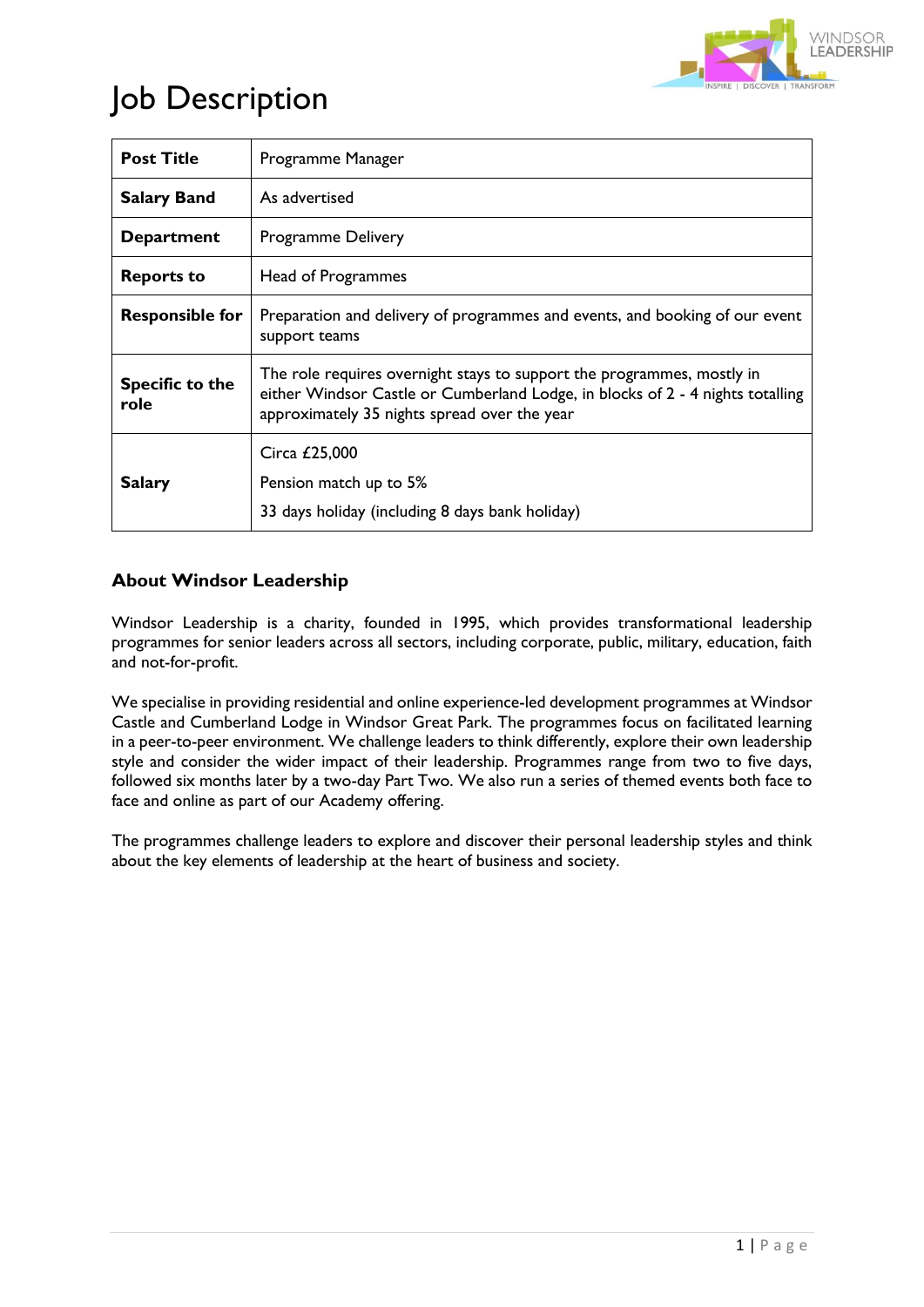#### **Main Duties and Responsibilities**

### **Programme Management (residential and online)**

Working as part of a team which coordinates and manages our programmes, the role involves handling all aspects of event management, from initial planning through to logistics and on-site delivery.

- This includes managing all programme administration such as:
	- $\circ$  Sending pre- and post-programme information to participants, including programme packs and post-event feedback
	- o Liaising with speakers, Chairs and Facilitators
	- o Setting up and attending briefing meetings as required
	- o Managing venue relations and bookings
	- o Attending and managing programmes, both online and residential, including ensuring all necessary equipment and needs are provided
	- o Maintaining accurate information on the database for programme participants, speakers and team members

#### **Programme Team Co-ordinator**

Booking in and managing all the Programme Teams – the Chairs, Facilitators and Speakers.

This involves:

- Managing the relationships of our existing Programme Teams
- Booking in Chairs, Facilitators and Speakers from our database, ensuring targets are maintained
- Supporting the sourcing of, and development of new Chairs, Facilitators and Speakers
- Maintaining the Chairs, Facilitators and Speakers' reports on our database

### **Café (Chairs & Facilitators' Executive) Co-ordinator**

Working closely with the Café Chair to sustain and develop the Café members and events.

This involves:

- Coordinating the dates, venue (if relevant), deadlines, agenda, relevant papers, on site delivery and minutes, for the quarterly Café meetings and two Café workshops/events per year
- Producing a twice-yearly Communique for all Chairs and Facilitators
- Facilitating the approach (with the Café Chair) of new members, ensuring a balance of the appropriate gender, ethnicity, background and programme level is maintained
- Participating on relevant Café project groups

**Other activities:** Postholders will undertake other appropriate activities and projects as may be allocated by the organisation from time to time.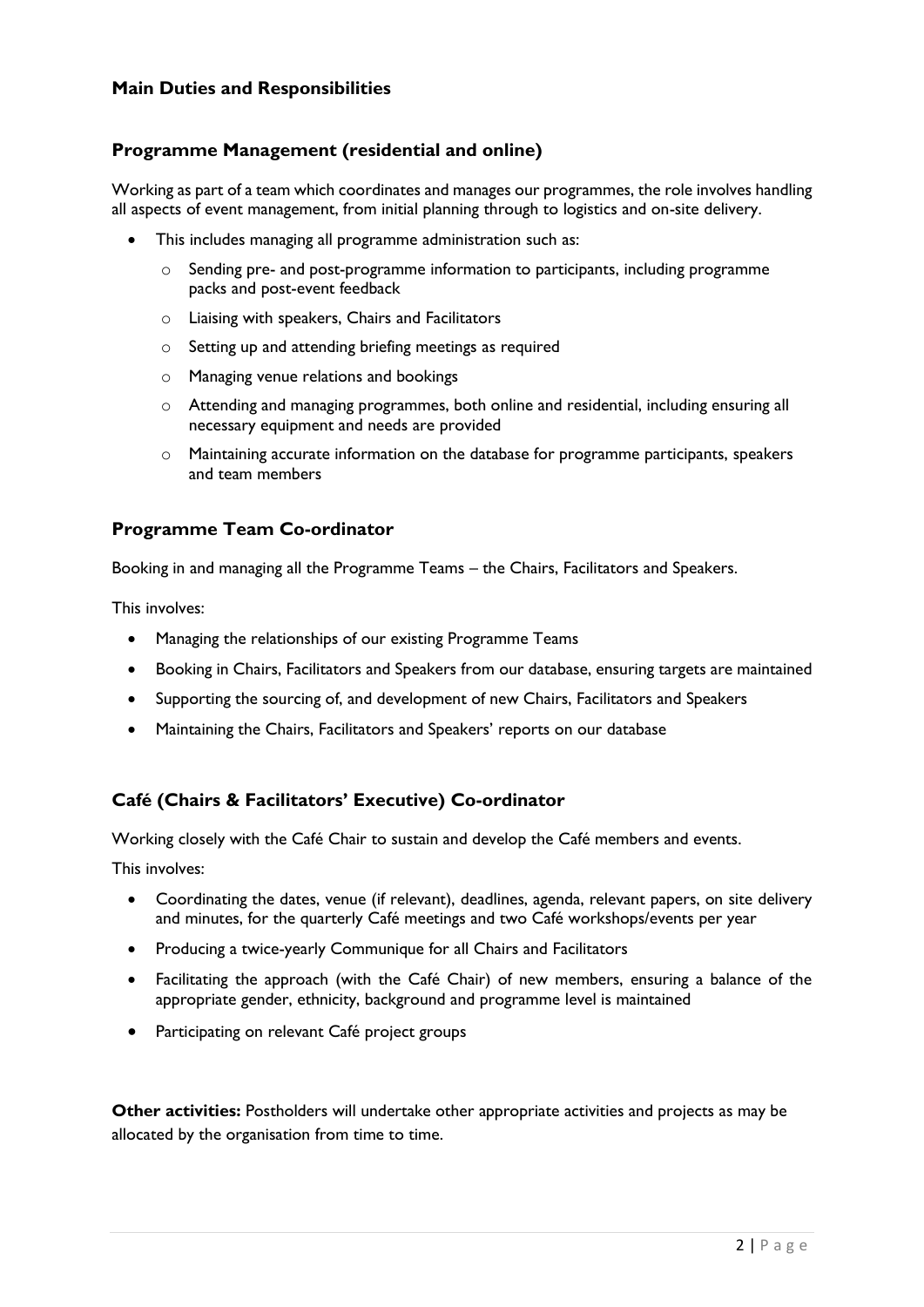**Terms and conditions:** This is a full-time role, subject to the normal requirements. This document outlines the duties required for the time being to indicate the level of responsibility. It is not a comprehensive or exhaustive list and the line manager may vary duties which will not change the general character of the job or the level of responsibility entailed. The position is Windsor office based plus involves travel to meetings, very occasionally out of hours. Office parking is unfortunately not available on site.

Office hours are 9.00-5.00 but the role will require overnight stays, principally at Windsor Castle and Cumberland Lodge, Windsor. Due to security requirements, the job is conditional to receiving security clearance from Windsor Castle.

# Person Specification

#### **Job Title: Programme Manager**

| Criteria               |
|------------------------|
| <b>Skills Required</b> |